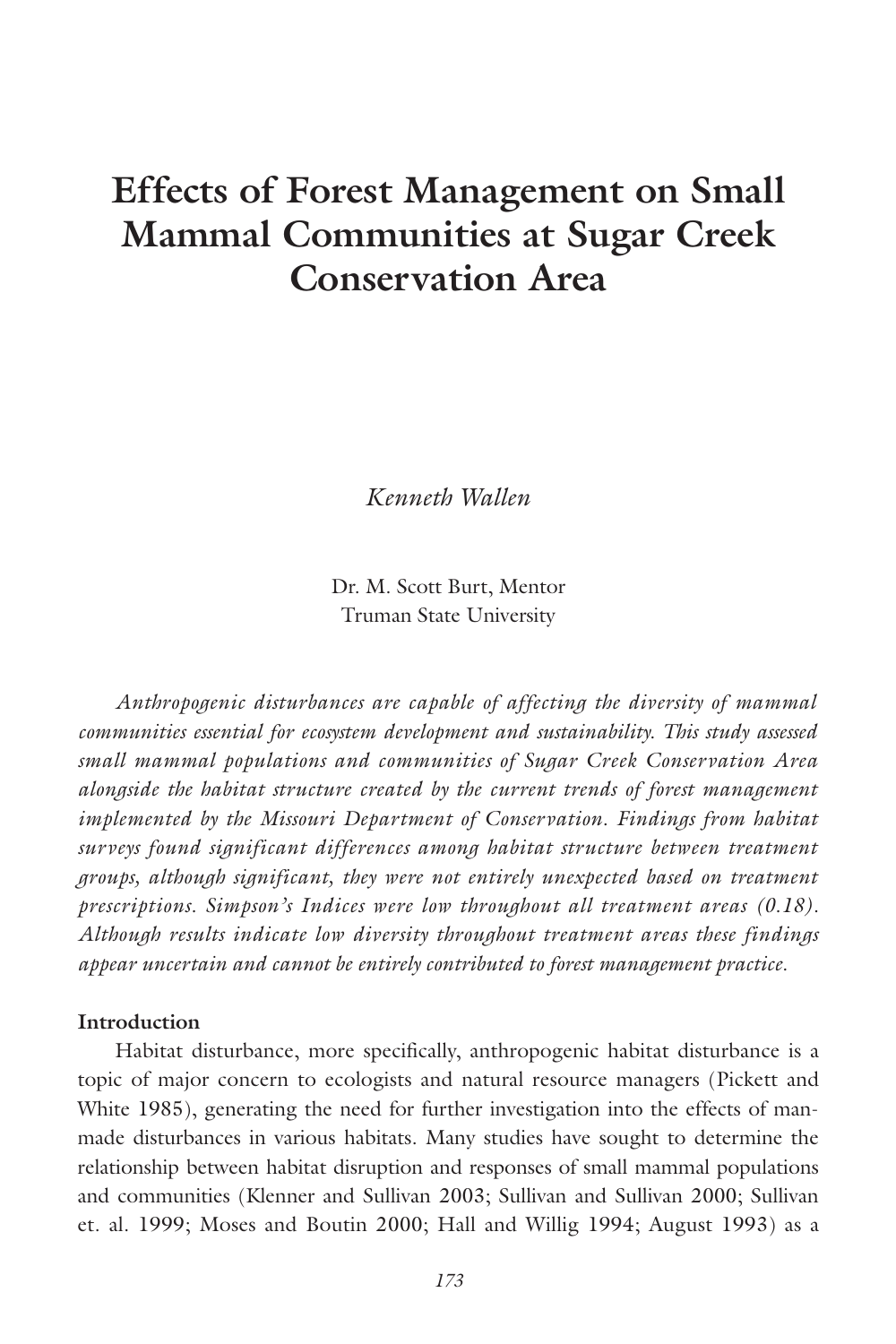factor in determining the health of the ecosystem and the effectiveness of intentional disturbance (e.g. logging, restoration management). Studies have been successful in this attempt, showing small mammals to respond quickly and significantly to habitat disturbances and imparting significant contributions to ecosystem health and sustainability, indicating their importance in maintaining ecosystem integrity.

Disturbance is an essential element to the health of an ecological system but is often hard to define and conceptualize because of the ambiguity involved (Eulinger 2003). Disturbances can be defined based on their frequency and intensity (Pickett and White 1985) or by its effects on species diversity (Hall and Willig 1994). The variations in frequency and intensity have been theorized to result in an increase or decrease in biodiversity and are thought to be best suited at intermediate levels (Connell 1978). Intermediate levels of disturbance represent a non-equilibrium state within the habitat, whereas high levels of disturbance support only tolerant colonizers and habitat generalists, contrary to low levels of disturbance creating a stagnation within the environment, interrupting the establishment of colonizing species (Connell 1978). Such variations represent the need for any intentional disturbances to be documented and measured to ensure effective and healthy implementation.

In terms of assessing the effects of disturbance on small mammal communities and populations, past studies in spruce-fir forests have shown Clethrionomys gapperi (red-backed voles) populations to have little response to partial cuttings, but seem to be negatively effected by clear-cut treatments (Klenner and Sullivan 2003). Conversely, Microtus species have shown a positive response to clear-cut (Sullivan and Sullivan 2001) and, in general, species richness increases in clear-cut areas (Sullivan et al. 1999; Verme 1981) but not always abundance (Fisher, 1995). Peromyscus (white-footed mice and deer mice) species have shown their generalist nature and seem to respond favorably or show no adverse effects in most treatment types (Sullivan et al. 1999; Moses 2000; Klenner 2003; Root et al 1990; Wallen in text). Whereas shrew populations seem less dependent on the type of treatment being applied to canopy vegetation, relying on shrub and leaf-litter cover (Fisher 2005).

Furthermore, because of their use as indicators of ecosystem stress and health in past studies, their direct response to changes in habitat condition and structure (Avenant, 2000; Medellin et al. 2000) and because of their critical niche within the ecosystem as prey items, seed and fungal spore dispersal agents, and consumers of invertebrate and plant product (Klenner and Sullivan 2003), it would seem small mammal community diversity would be an appropriate tool for gauging the effects of disturbance, and more specifically the effects of forest management of vegetative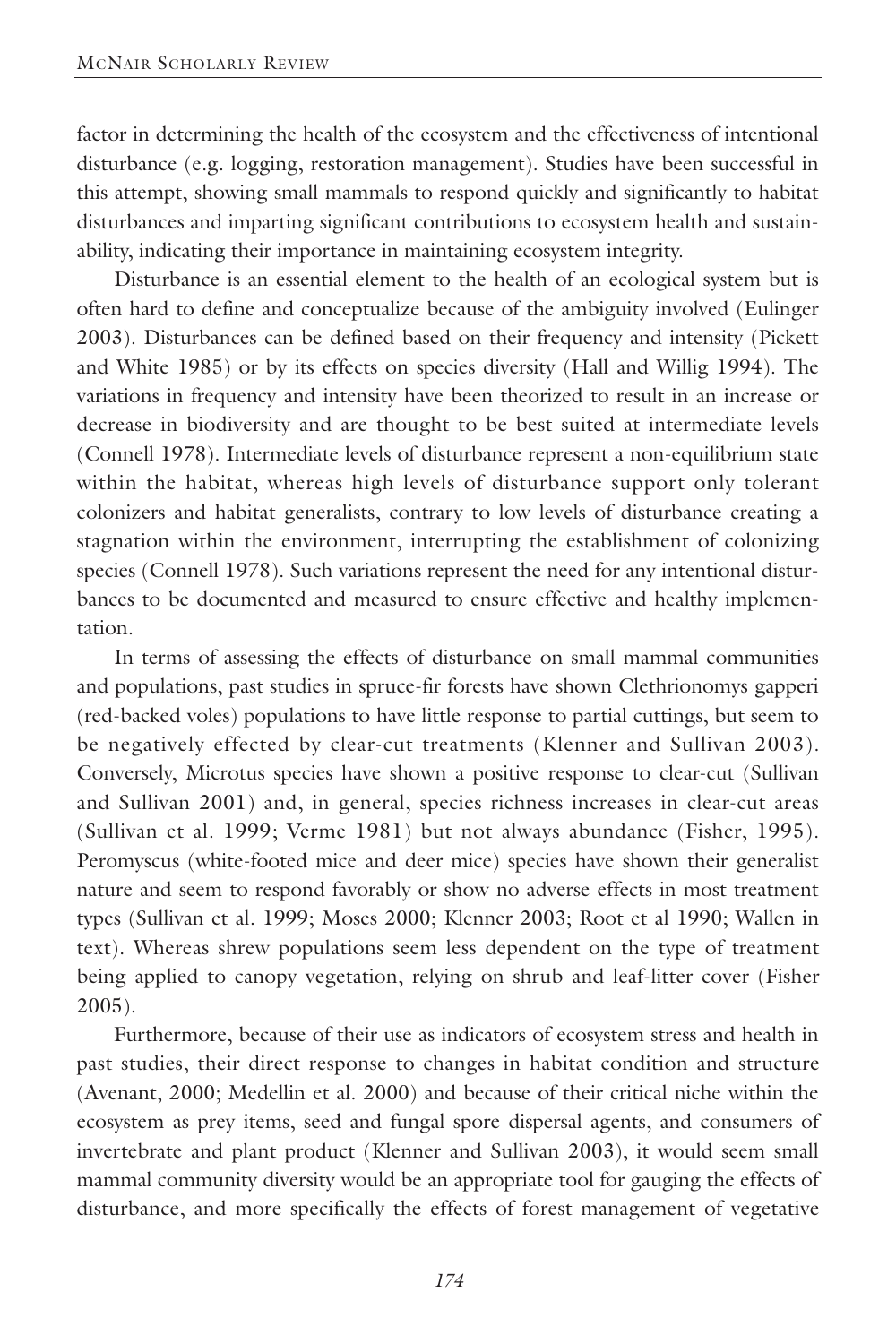structure as it is related to small mammal community diversity (Etcheverry et al. 2005; Sullivan et al. 1999).

As such, Sugar Creek Conservation Area (SCCA) provides an optimal area to assess the effects of forest management on small mammal community structure. The area has been under the management jurisdiction of the Northeast branch on the Missouri Department of Conservation since 1974 and within its boundaries has numerous management prescriptions. The focus of this study will provide data regarding the habitat structure of three independently managed stands, as well as an undisturbed stand, and small mammal communities within. Together this data should provide researchers with an opportunity to compare findings between areas and with past studies to assess whether forest management is providing healthy habitat for small mammal community diversity.

#### **Methods and Materials**

#### *Study Area*

Sugar Creek Conservation Area, located 6.5 km southwest of Kirksville, MO, is under the jurisdiction of the Northeast regional office of the Missouri Department of Conservation (MDC) (Cooper 2005). After decades as farm and grazing land the area was purchased in 1973 (Amerman 2007). Totaling 1026-ha, SCCA is divided into three compartments and is mostly dominated by oak-hickory forest, but also contains prairie restoration projects, meadow and old-field habitats. Located within the 1000-acre northwest sector of the conservation area, Compartment Three (C3) represents the most diversely managed forests. Included in this area are stands prescribed and treated for Timber Stand Improvement (TSI), Timber Harvest Sales (THS), and Clear-cut Timber Harvest. Because of the diverse array of treatment areas located within the compartment, C3 makes a suitable and feasible research area. Within C3, four research areas were surveyed; these included undisturbed forest (Stand 28, 35-acres), Timber Harvest Clear-cut (Stand 42, 13-acres). Timber Harvest (Stand 62, 27-acres), and prescribed Timber Stand Improvement (Stand 69, 21-acres). Four research areas provide a large spectrum of management, offering a fuller picture to assess changes in vegetative and small mammal community structure. *Habitat Survey*

A line-intercept survey of vegetative stratum was employed during this study. Habitat surveys began in mid-May 2007 and finished in late June 2007. Within each stand, 10 transects (50m) were surveyed with starting point and bearing determined randomly. Transect data was gathered for three vertical strata, ground cover (0-2m), sub-canopy cover (2-5m), and canopy cover (5m+). Height was gathered for each variable measured, excepted for sub-canopy cover. Canopy height was approximated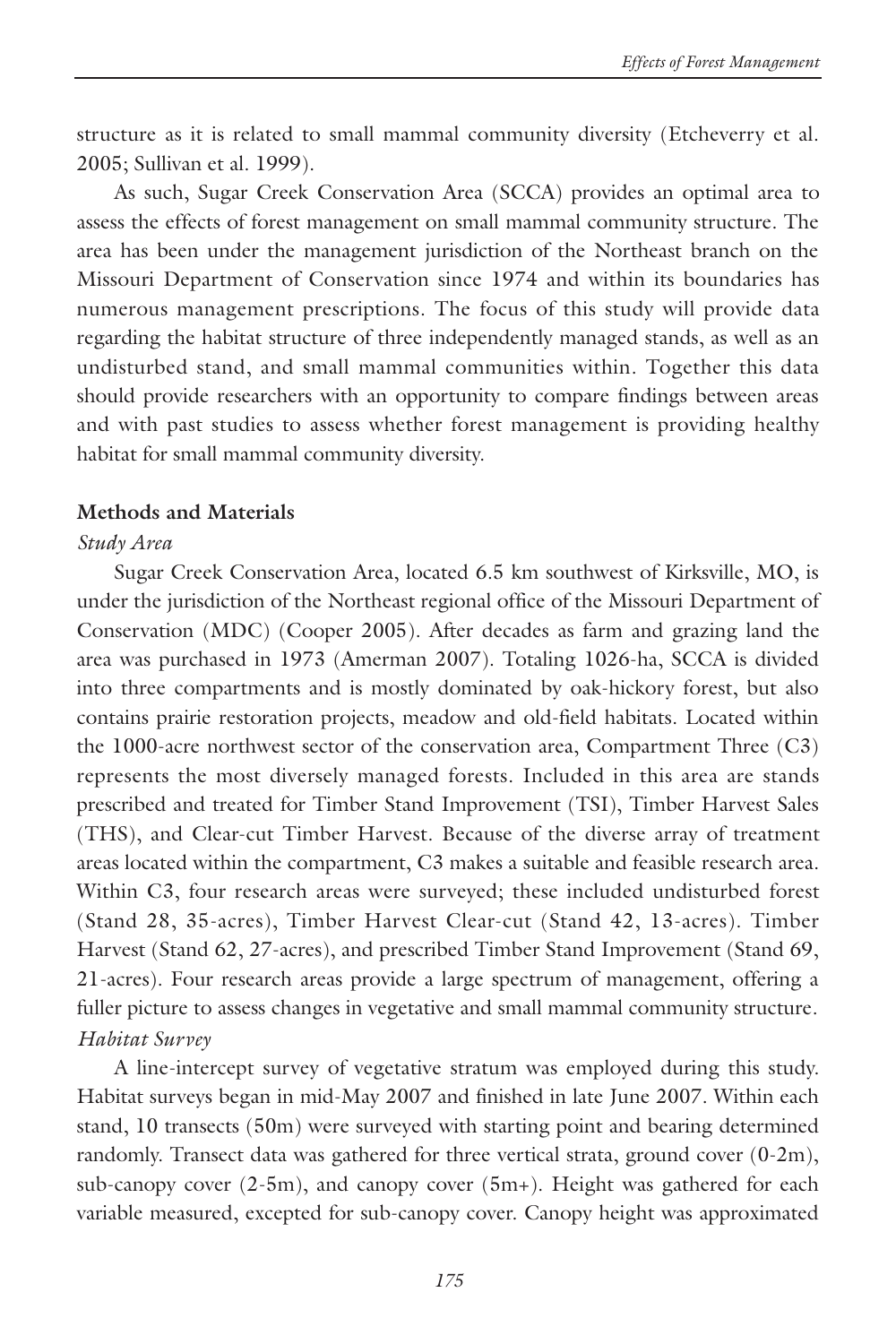using a Suunto® clinometer and diameter at breast height (DBH) was taken for each canopy datum.

Ground-cover variables included herbaceous cover (HGC), woody cover (WGC), down woody debris (DWD), leaf litter (LL), bare ground (Bare), and mixed cover (Mix) (indeterminate herbaceous cover and leaf litter). These variables were chosen because of the relation to habitat preferences of small mammals known to inhabit the region and because of the variation expected between treatment areas. One-way ANOVA analysis was used to determine significant differences between coverage variable across habitats. Tukey's method was employed as the principal post-hoc testing to reveal any further differences between variables and habitat type. *Small Mammal Survey*

Small mammals were live trapped over a month long period (June 2007) using Sherman® live-traps with a mark-recapture method, each area was trapped during four successive nights. Traps were baited with agricultural sweet feed and rebaited as needed. During each trapping session, traps were left open during the day, as most areas had sufficient cover and the feasibility of opening and closing traps each days was in question (only three individuals were lost during trapping). Each stand totaled 600 trap nights each with a practice of loose transect placement for each area (area topography and opportune areas for capture were a determining factor in trap placement). Data for mammal captures were recorded (species, weight, sex, right foot length, tail length, right ear length, and history) and animals marked with a red Sharpie® marker on their underside and released. Analysis of small mammal community diversity employed Simpson's Index as it primary tool.

#### **Results**

#### *Small Mammal Survey*

A total of 42 small mammals representing 3 species were captured in 2,400 trap nights (600 trap nights/stand). Traps success for all sessions was 1.75%. Complete results are shown in Table 1. Across all areas, *Peromyscus leucopus* (white-footed mouse) dominated the survey. This species constituted 90.5% of all captures and was found in all areas. *Blarina* (sp) was the second most common species captured, with 3 captures, composing 7% of total small mammal captures. This species however was found only in Timber Stand Improvement. The only other species recorded during trapping was *Microtus* (sp), trapped in the Timber Harvest area. Simpson's Index was calculated for all areas, these are summarized in Table 1.

#### *Habitat Survey*

Assessment using the line-intercept method yielded reliable results. Alongside habitat coverage type, height was also measured for herbaceous and woody ground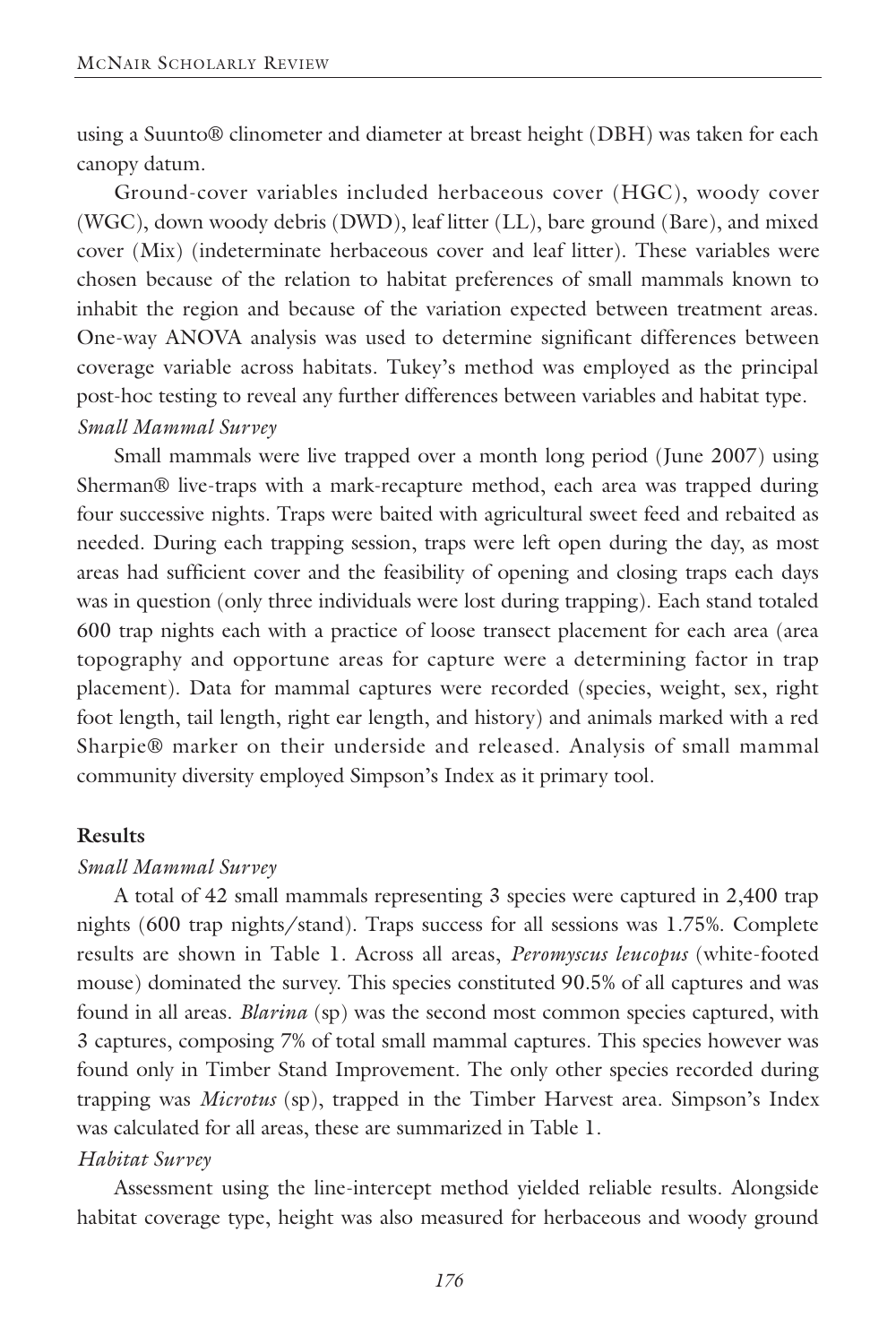covers as well as canopy cover height. Mean height and standard deviation results within research areas are summarized in Table 3. Between all areas herbaceous ground cover height differences were found to be insignificant  $(F = 0.10, p-value$ 0.961). Woody ground cover height was found to have significant difference between areas ( $F = 4.77$ , p-value 0.007). Canopy cover height results are as follows: Stand 28 (15.85 meters), Stand 42 (29.71 meters), Stand 62 (17.64 meters), and Stand 69 (14.66 meters). These results were not analyzed any further due to confounding variables. Percent coverage details are summarized in Table 2.

**Herbaceous Ground Cover (HGC)**: Herbaceous ground cover was found throughout and had a negative correlation with canopy cover (r= -0.379, p-value 0.016). One-way analysis of variance (ANOVA) using Minitab 15.1 showed significant difference between habitats ( $F = 5.22$ , p-value 0.004). Tukey's post-hoc testing revealed no significant difference between the undisturbed area and remaining areas, but a significant difference was found between clear-cut and the Timer Harvest and TSI. Percent coverage estimates revealed clear-cut to have the highest percentage of herbaceous material, covering 24.3% of the area. This finding is not surprising, as clear-cut areas will naturally allow the formation of vegetative ground cover with the lack of any vertical cover.

**Woody Ground Cover (WGC)**: Similarly, WGC was found in all areas and also had a negative correlation with canopy cover  $(r = -0.729, p-value = 0.000)$ . One-way ANOVA analysis showed significant difference between areas ( $F = 26.06$ , p-value= 0.000). Post-hoc analysis revealed significant differences between undisturbed and clear-cut and TSI. Post-hoc testing also revealed significant differences between clear-cut and TSI, as well as between Timber Harvest and TSI. Post-hoc testing shows the negative correlation between canopy cover and woody ground cover to be substantiated.

**Down Woody Debris (DWD)**: Significant difference in DWD was found between areas (F= 8.96, p-value= 0.000). It was not unexpected to find these results as DWD has a negative correlation with canopy cover  $(r = -0.593, p-value = 0.000)$ . Post-hoc testing shows that clear-cut had the most significant difference when compared with other habitats.

**Sub-Canopy Cover (SC)**: Coverage 2-5 meters above ground differed significantly across areas ( $F= 16.29$ , p-value= 0.000), showing a positive correlation with canopy cover (r=0.601, p-value= 0.000). Post-hoc testing indicated undisturbed coverage to be significantly different from those of Timber Harvest and TSI, likewise between clear-cut and TSI, as well as between Timber Harvest and TSI.

**Canopy Cover (C)**: As expected, canopy cover varied significantly across areas (F= 47.33, p-value 0.000), coinciding with percent coverage estimates, post-hoc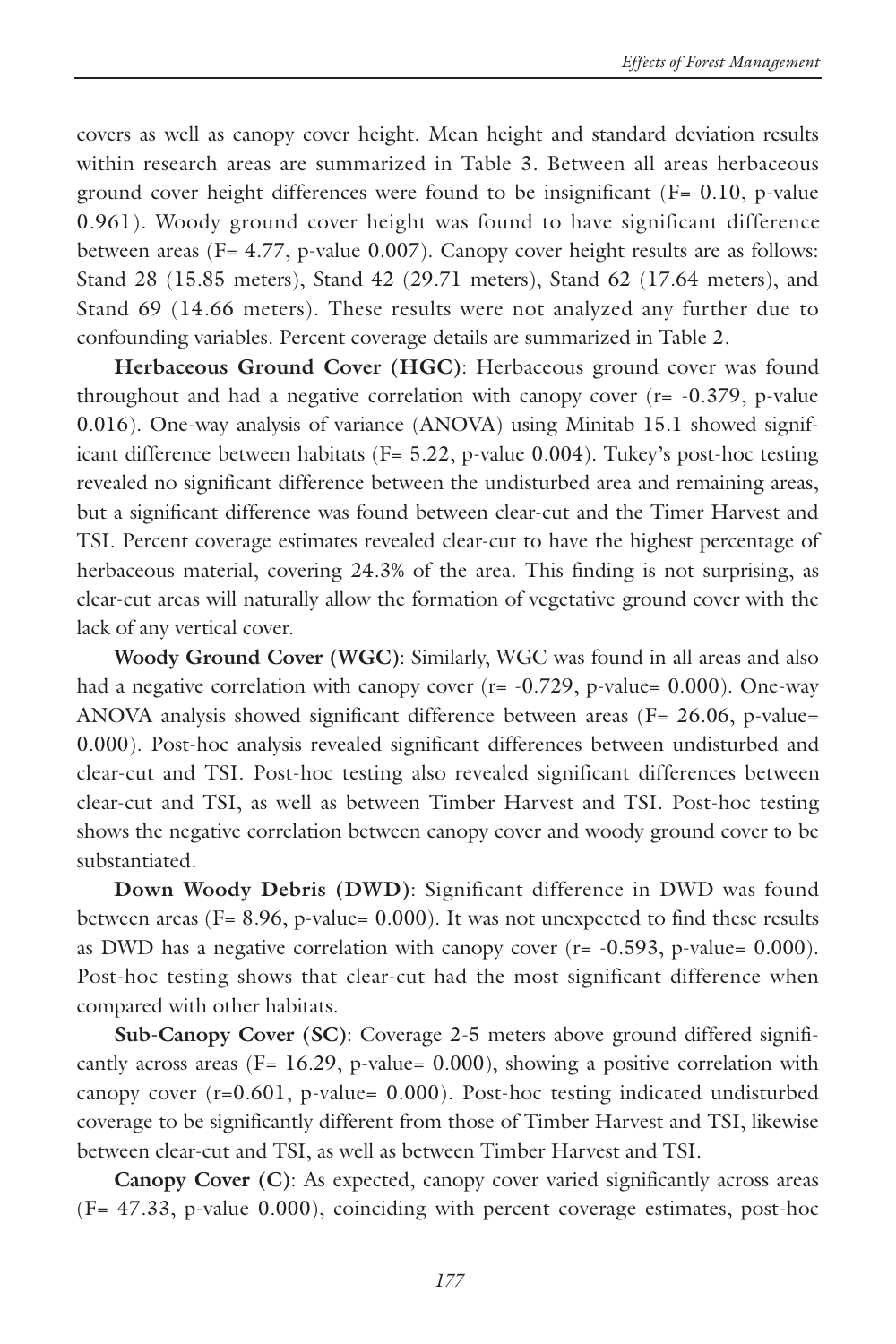testing revealed significant differences between undisturbed and clear-cut and Timber Harvest. The same was found between Clear-cut and Timber Harvest and TSI, in addition to TSI and Timber Harvest. Results, as expected, correspond with the management practice.

**Diameter at Breast Height (DBH)**: Measurements of diameter at breast height was found to differ significantly across areas ( $F = 3.52$ , p-value= 0.025). Post-hoc testing reveled though that these findings were less significant as first calculated. Tukey's shows no significant difference between Stand 28 and the other areas, although Stand 42 did differ significantly from Stands 62 and 69 with no significant difference being found between Stands 62 and 69. The results indicate statistical error as the reason for ANOVA significance and Stand 42 is somewhat of an outlier in this analysis, which is not unexpected, as it was clear-cut habitat. The post-hoc testing reveals to us that among areas with considerable canopy cover there is no significant difference between the ages of the trees providing coverage, resulting in areas of even-aged forest.

**Leaf Litter/Mix**: At the conclusion of data collection it was determined that the variables of leaf litter and mixed ground cover (e.g. indeterminate herbaceous and leaf litter) should be categorized together, due to the fact that HGC played an inconsequential role as cover with leaf litter as crucial coverage. As such, any further discussion regarding leaf litter is in fact the combined totals of leaf litter and mixed cover.

One-way ANOVA showed significant difference across habitats (F= 83.65, pvalue=  $0.000$ ) and a positive correlation between leaf litter and canopy cover ( $r=$ 0.815, p-value= 0.000). These results are not unexpected, as treatment dictates a reduction or maintenance of canopy cover. Further post-hoc analysis showed undisturbed and TSI to be the most similar in terms of leaf litter and canopy cover, showing significant difference between clear-cut and TSI.

#### **Discussion**

### *Habitat Survey*

Results from the line-transect survey revealed expected structural elements within each habitat. This is further supported by mean diameter at breast height, with no significant difference between areas, indicating an even-aged canopy. Evenaged management is the current trend of MDC (Clark 2007) and even-aged forest is to be expected given that the entire area was clear-cut around the beginning of the 20th century (Cooper 2005). Additional factors influencing the scope of this study included the inability to gauge successional periods or establish a successional timeline. Establishment of these factors would undoubtedly lead to additional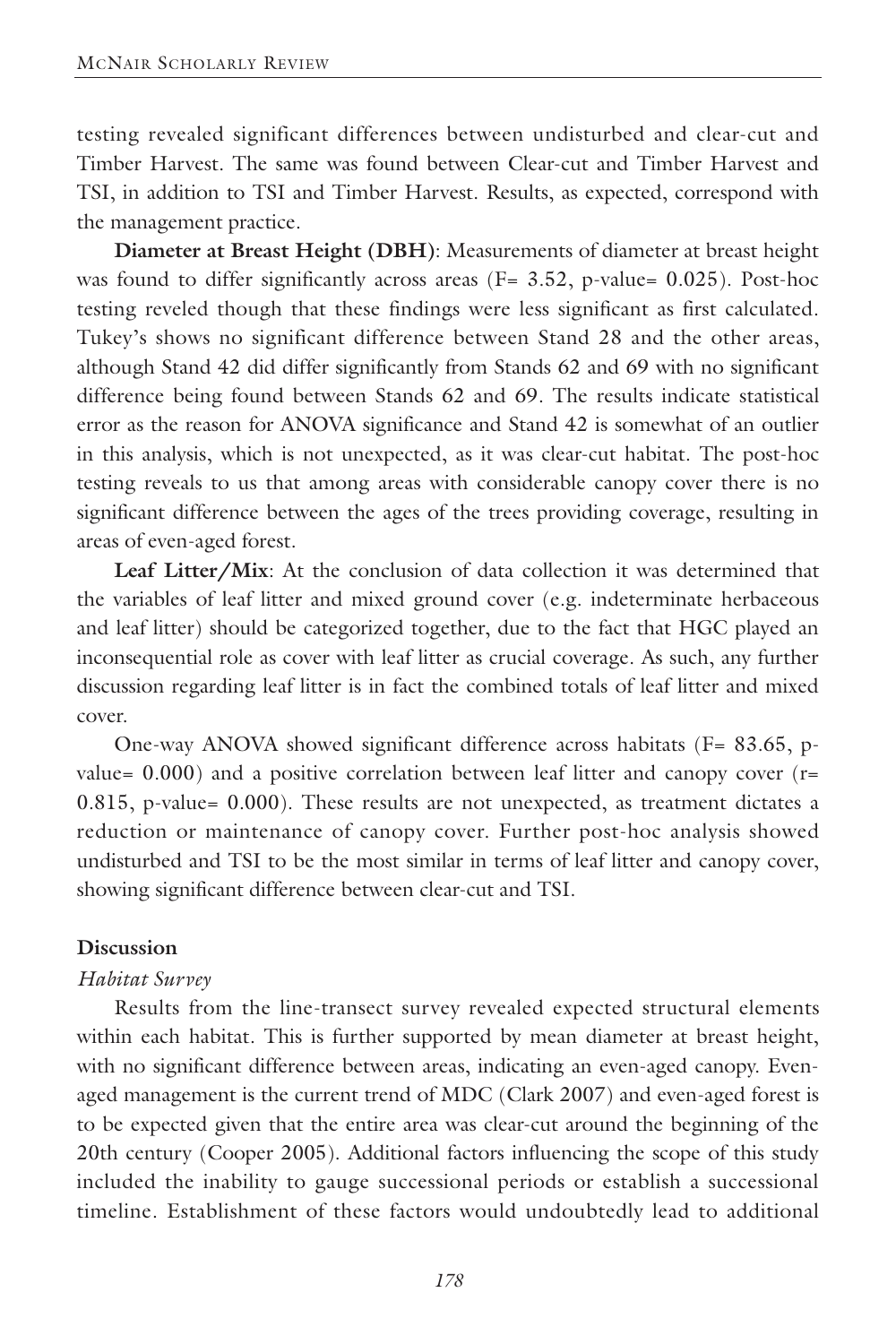support regarding the expectation of habitat structure and small mammal species. *Small Mammal Survey*

Findings from this study are comparable to past studies from the same area. Cooper (2005) found *P. leucopus* to dominate areas within C3 (90.4%) as well as finding low diversity and richness within the same compartment; Cooper's study recorded a total of four species (*P. leucopus*, *Blarina* (sp), *Tamias striatus*, and *M. ochrogaster*). Further mammal surveys of the area have resulted in higher richness but low diversity, with six species (other than *P. leucopus*) accounting for less than 40% of captures species (*R. megalotis, S. cooperi, Sorex* (sp), *M. ochrogaster, P. maniculatus, Z. hudsonius*) (Burt 2007).

Contrary to these findings, an on going study of Chiropteran species within Sugar Creek has found genuine species diversity (Burt 2007). A total of six species occurring in Missouri have been recorded, including the endangered Indiana bat and maternity roosts (*Myotis sodalis*). Past studies have also indicated a healthy richness of larger mammals, ranging from White-tailed deer (*Odocoileus virginianus*), Bobcat *(Lynx rufus*), and Coyote (*Canis latrans*). Healthy populations of larger mammals, though not as apparent, can be indicators small mammals. Being predators to the smaller, forest floor dwelling animals, local carnivores would seemingly indicate a healthy community of small mammals.

It is a perplexing question to be answered, how is the diversity of mammals other than forest floor small mammals as healthy as it is with the deficits we see in the smaller mammals. This study has again shown *P. leucopus* to dominate forested areas within Sugar Creek, though not surprising being a habitat generalist, its nature would dictate success in varied habitats, but the extent to which it dominates while other species show little or no presence is astounding.

## **Conclusion**

Theory would dictate that with an increase in habitat heterogeneity, such as that seen in the clear-cut, would accompany an increase in species richness (Tews 2004). This process is seen in numerous studies regarding clear-cuts; Sullivan (1999) found mean species richness to increase in clear-cuts when compared with clear-cut burned sites and forested areas. Meta-analysis by Fisher (2005) and Kirkland (1990) also indicates clear-cut areas should report higher species richness, and at times abundance, in comparison to other managed and unmanaged areas. These findings have been corroborated by numerous other studies, although other findings have shown *P. leucopus* populations to dominate clear-cut areas (Root 1990). It may be the clear-cut site at Sugar Creek, though only recently managed in 2004, may possibly be in the establishment stage of its successional process, reducing the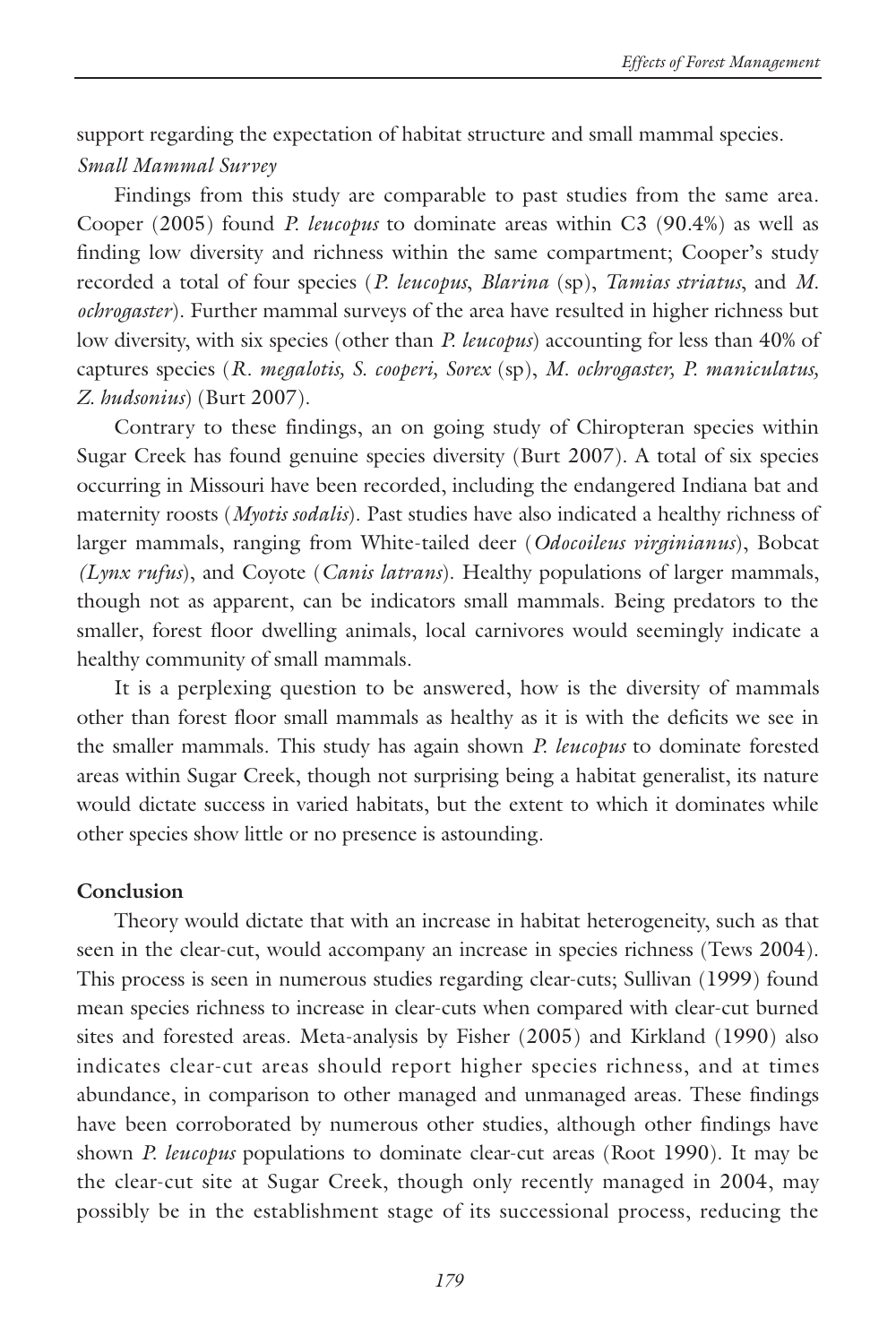richness of species inhabiting the area (Fisher 2005). This is plausible but habitat assessments were indicative of a heterogeneous habitat, again raising the questions of community diversity within the clear-cut.

Though the Timber Harvest area yielded similar diversity estimates to those of the clear-cut, it did however provide the only microtine capture. The seemingly overabundance of *P. leucopus* is not unnatural or surprising to find in a forested area such as Timber Harvest site, what is surprising however is the lack of other species. As a genus, Microtus species tend to vary in their habitat preferences, but all species occurring in Missouri have been observed at Sugar Creek or similar conservation areas and the Timber Harvest provides at least one species (*M. pinetorum*) its preferred habitat. Again as with the clear-cut site, habitat structure does not seem to be detrimental to small mammal populations as adequate cover of varied types are provided.

As for the prescribed TSI and the undisturbed site, in which habitat differences were nominal, there seems to be rather sparse support for the difference in small mammal captures. Despite the fact that the undisturbed habitat provided substantial canopy cover and two marshy ponds, there seems no explanation, based on its habitat structure, to account for it rather weak species abundance and richness. However, weather was a significant factor, as it rained periodically during the trap session and bait was consumed by the resulting influx of arthropods. Disturbance by nuisance species was observed to be highest in this area as well. Together these factors show additional trap sessions are needed to re-evaluate this location and provide adequate data for comparison.

The scope of this study does not seem to have the capability of establishing the precedence of forest management effecting small mammal communities in a positive or negative manner and the question still remains as to whether management practices are dictating the low diversity estimates or whether there are other influencing factors determining diversity. Whether these additional factors are limiting food availability needed by microtine, insectivores, and other rodents, it is not within the realm of this study to answer. What can be answered, however, is that habitat structure throughout all areas is comparable to that which would be expected of areas treated in such manners, concluding that the Missouri Department of Conservations practices are successful in terms of creating the prescribed habitats. Nonetheless, this study seems to have brought up more questions that it has answered, resulting in inconclusive findings, though not insignificant ones. Repeated measures of habitat structure, and more importantly, small mammal communities is needed to more thoroughly answer questions pertaining to any positive or negative effects of forest management on the area.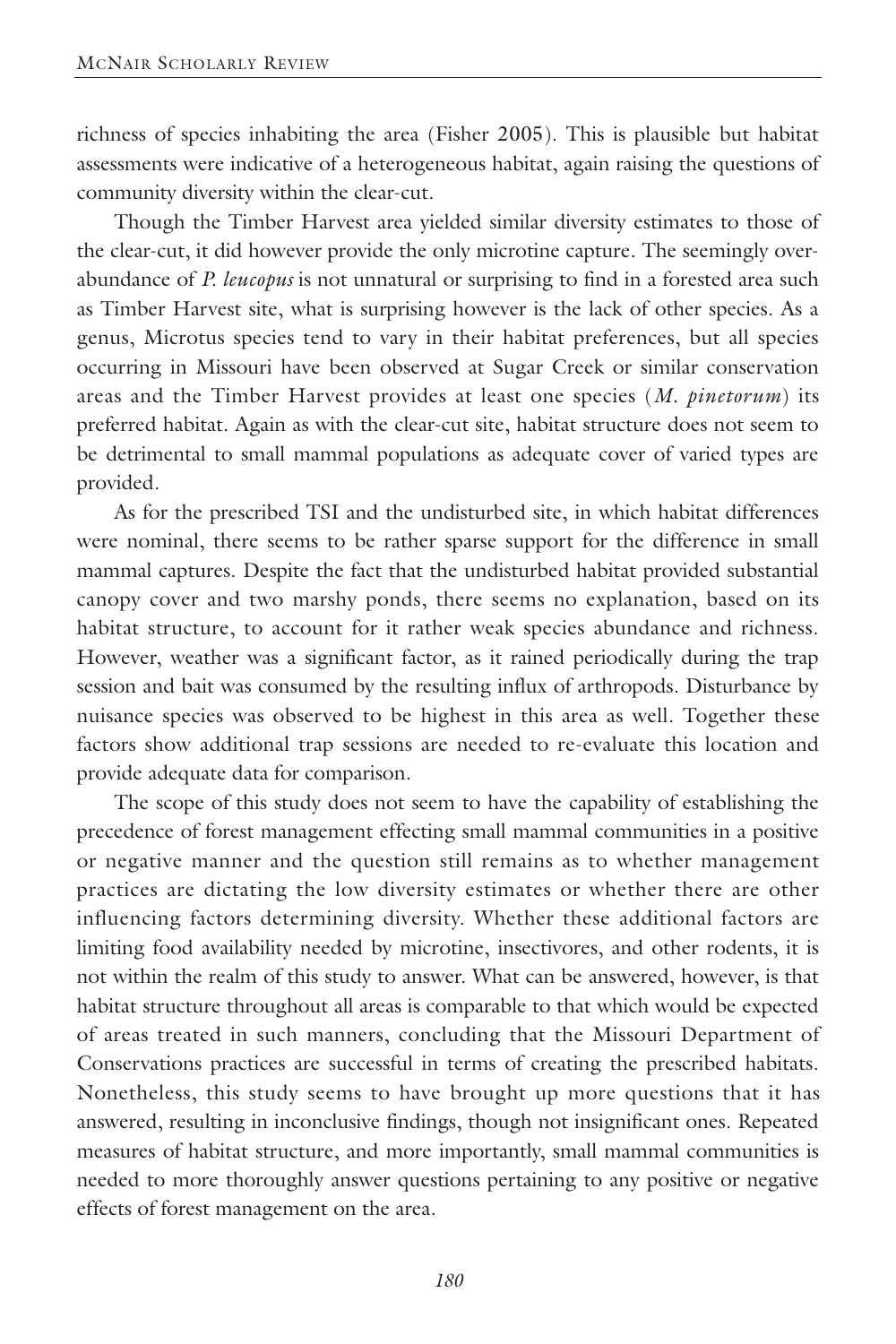# **Acknowledgements**

My deepest gratitude goes to Dr. M. Scott Burt who has been a source of immense knowledge and support through the entirety of this project, without which I would not have the skills and knowledgeable grasp needed to conduct a project of this magnitude in such a short amount of time. I am also indebted to the entire McNair staff at Truman State University. Their funding, support, and confidence in me as a competent scholar are invaluable and their diligence in preparing me as an academic for graduate school is taken with the utmost thanks and most greatly appreciated. I would also like to extend thanks to Yvette Amerman and George Clark for their expertise and professionalism as my contacts at the Missouri Department of Conservation and for having taught me all I know of forestry management.

|                 | Undisturbed Clear-cut |      | <b>Timber Harvest</b> | TSI  |       |
|-----------------|-----------------------|------|-----------------------|------|-------|
| <b>Species</b>  | (28)                  | (42) | (62)                  | (69) | Total |
| P. leucopus     |                       | 14   |                       | 10   | 38    |
| Blarina (sp)    |                       |      |                       |      |       |
| Microtus (sp)   |                       |      |                       |      |       |
| Total 5         | 14                    | 10   | 13                    | 42   |       |
| Simpson's Index | $\theta$              |      | 0.2                   | 0.38 | 0.18  |

*Table 1: Capture totals for all small-mammal trapping.*

|            | Undisturbed Clear-cut |          | <b>Timber Harvest</b> | <b>TSI</b> |  |
|------------|-----------------------|----------|-----------------------|------------|--|
| Cover Type | (28)                  | (42)     | (62)                  | (69)       |  |
| Canopy     | 82.26                 | 4.2      | 38.34                 | 92.44      |  |
| Sub-Canopy | 57.42                 | 22.98    | 28.5                  | 77.86      |  |
| <b>HGC</b> | 10.06                 | 24.3     | 8.08                  | 2.46       |  |
| <b>WGC</b> | 9.84                  | 55.5     | 46.56                 | 10.62      |  |
| LL 28.22   | 6.56                  | 34.6     | 65.98                 |            |  |
| <b>DWD</b> | 0.9                   | 11.8     | 10.66                 | $\Omega$   |  |
| Mix 50.68  | $\Omega$              | $\theta$ | 19.1                  |            |  |
| Bare 0.3   | 1.84                  | 0.1      | 1.84                  |            |  |

*Table 2: Percent Coverage totals for habitat survey*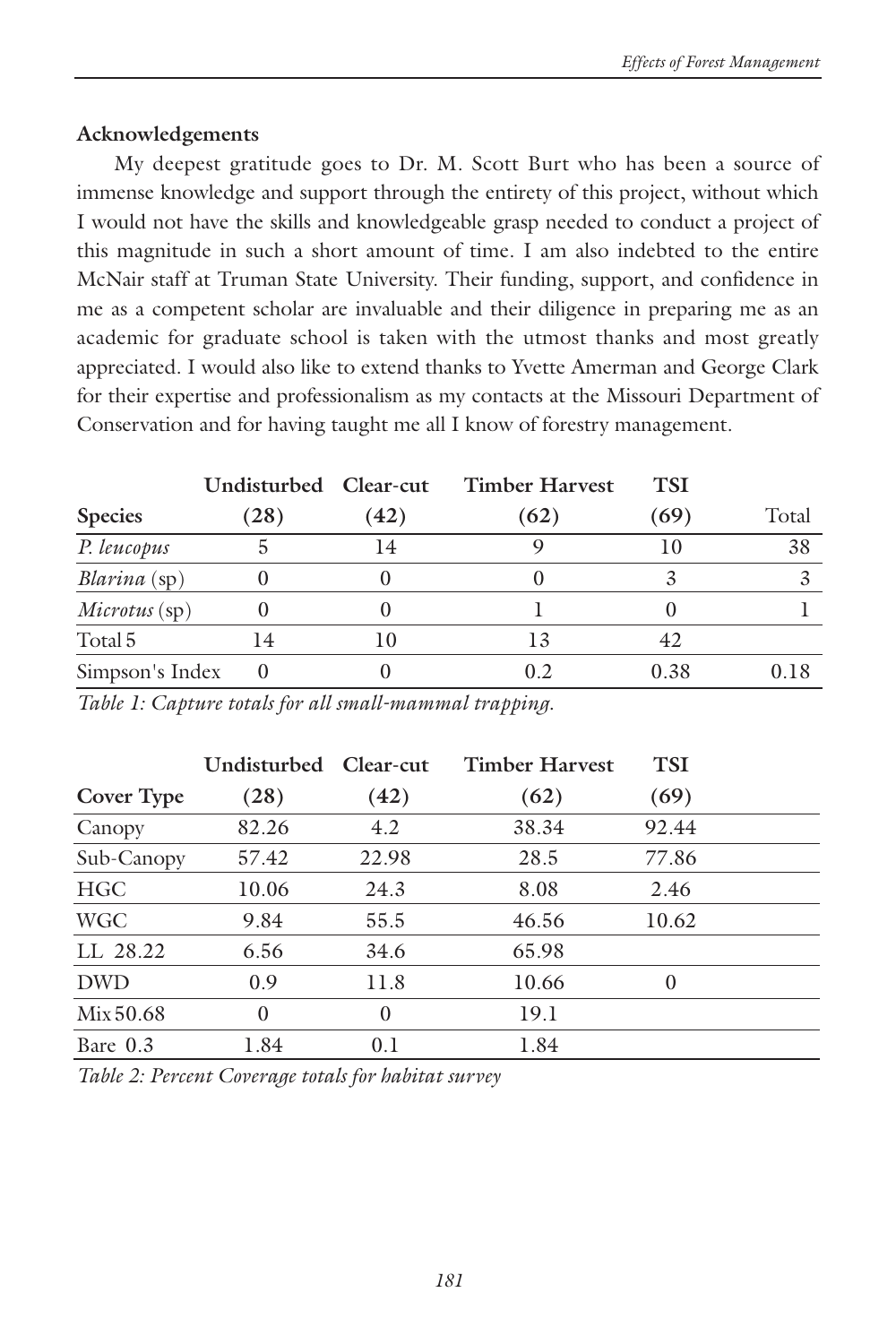|         | <b>HGC</b>                   | HGC Std. | <b>WGC</b>                   | WGC Std. |  |
|---------|------------------------------|----------|------------------------------|----------|--|
| Habitat | <b>Height Mean Deviation</b> |          | <b>Height Mean</b> Deviation |          |  |
| 28      | 81.18                        | 24.08    | 74.6                         | 32.9     |  |
| 42      | 99.2                         | 17.51    | 40.3                         | 52.7     |  |
| 62      | 80.54                        | 12.02    | 81.74                        | 5.9      |  |
| 69      | 64.13                        | 26.26    | 80.88                        | 22.54    |  |

*Table 3: Summary of Herbaceous and Woody Cover Height*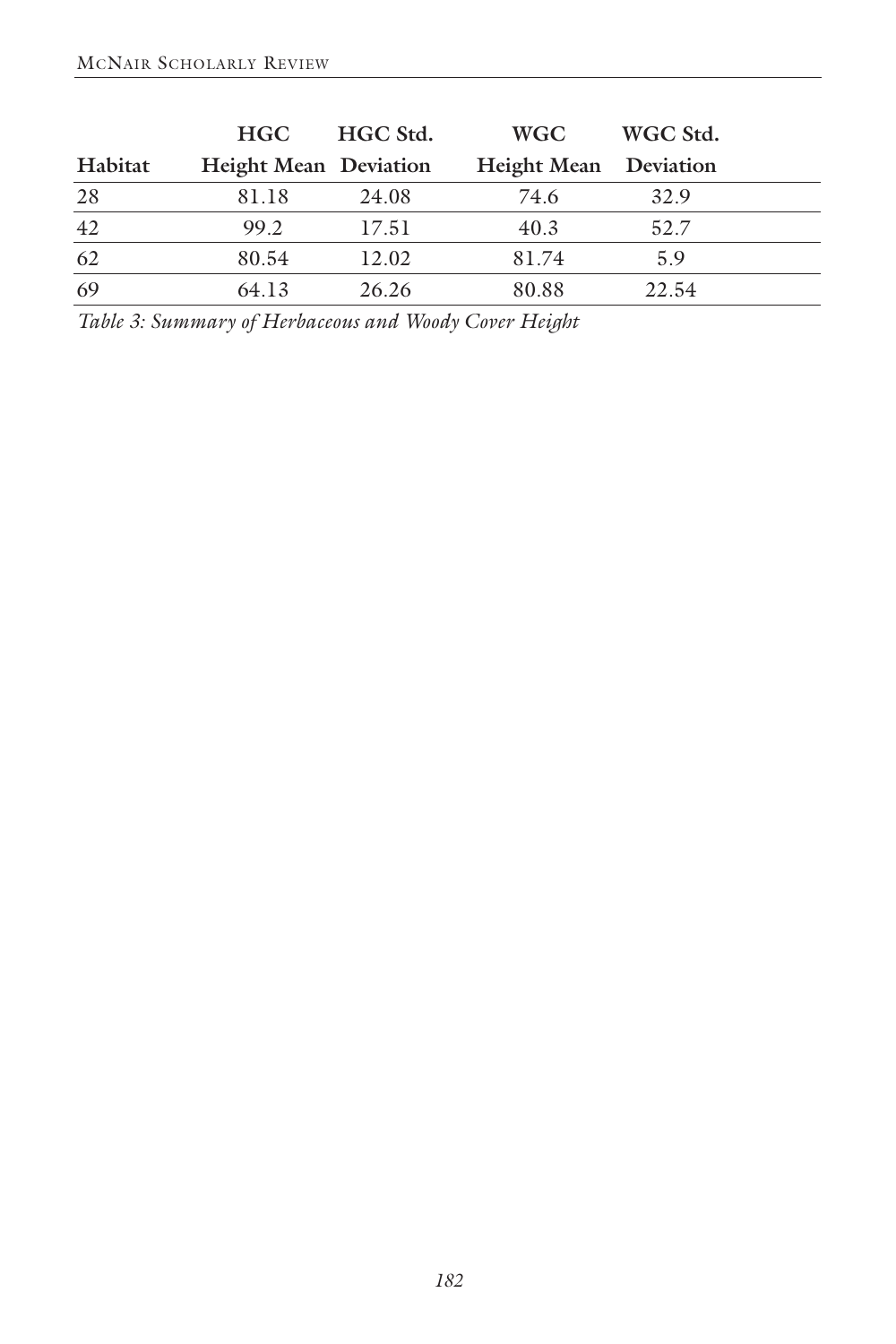# **Bibliography**

- Amerman, Y. (2007). Personal communication. Missouri Department of Conservation, Forestry Manager of Sugar Creek Conservation Area. February 2007.
- August, P. V. (1983). The role of habitat complexity and heterogeneity in structuring tropical mammal communities. *Ecology*, 64, 1495-1507.
- Avenant, N. L. (2000). Small mammal community characteristics as indicators of ecological disturbance in the Willem Pretorius Nature Reserve, Free State, South Africa. *South African Journal of Wildlife Research*, 30, 26-33.
- Burt, M. S. (2007). Personal communication. Professor of Biology, Truman State University. May 2007.
- Clark, G. (2007). Personal communication. Missouri Department of Conservation. July 2007.
- Connell, J. H. (1978). Diversity in tropical rain forests and coral reefs. *Science*, 199, 1302-1310.
- Cooper, S. (2005). Effects of forest management on hantavirus seroprevalence in peromyscus leucopus of northeast Missouri. Truman State University: Kirksville, MO.
- Egoscue, H. J. (1960). Laboratory and field studies of the northern grasshopper mouse. *Journal of Mammalogy*, 41, 99-110.
- Etcheverry, P., Ouellet, J. P., Crête, M. (2005). Response of small mammals to clearcutting and precommercial thinning in mixed forests of southeastern Quebec. *Canadian Journal of Forestry* Research, 35, 2813-2822.
- Eulinger, K. (2003). The effects of habitat disturbance on small mammal community structure at swan lake national wildlife refuge. Truman State University: Kirksville, MO.
- Fisher, J. T. & Wilkinson, L. (2005). The response of mammals to forest fire and timber harvest in the north American boreal forest. *Mammal Review*, 35, 51-81.
- Hall, D. L. & Willig, M. R. (1994). Mammalian species composition, diversity, and succession in conservation reserve program grasslands. *The Southwestern Naturalist*, 39, 1-10.
- Kirkland, G. L. Jr., (1990). Patterns in initial small mammal community changes after clearcutting in temperate North American forests. *Oikos*,59, 313-320.
- Klenner, W., & Sullivan, T. P. (2003). Partial and clear-cut harvesting of highelevation spruce–fir forests: Implications for small mammal communities. *Canadian Journal of Forest Research*, 33, pp 2283-2296.
- MacMahon, J. A. (1981). Successional processes: comparisons among biomes with special reference to probable roles of and influence on animals. Pp. 277-304, in *Forest Succession*. West, D. C., Shugart, H. H., Botkins, D. B. eds. Springer-Varlag: New York.